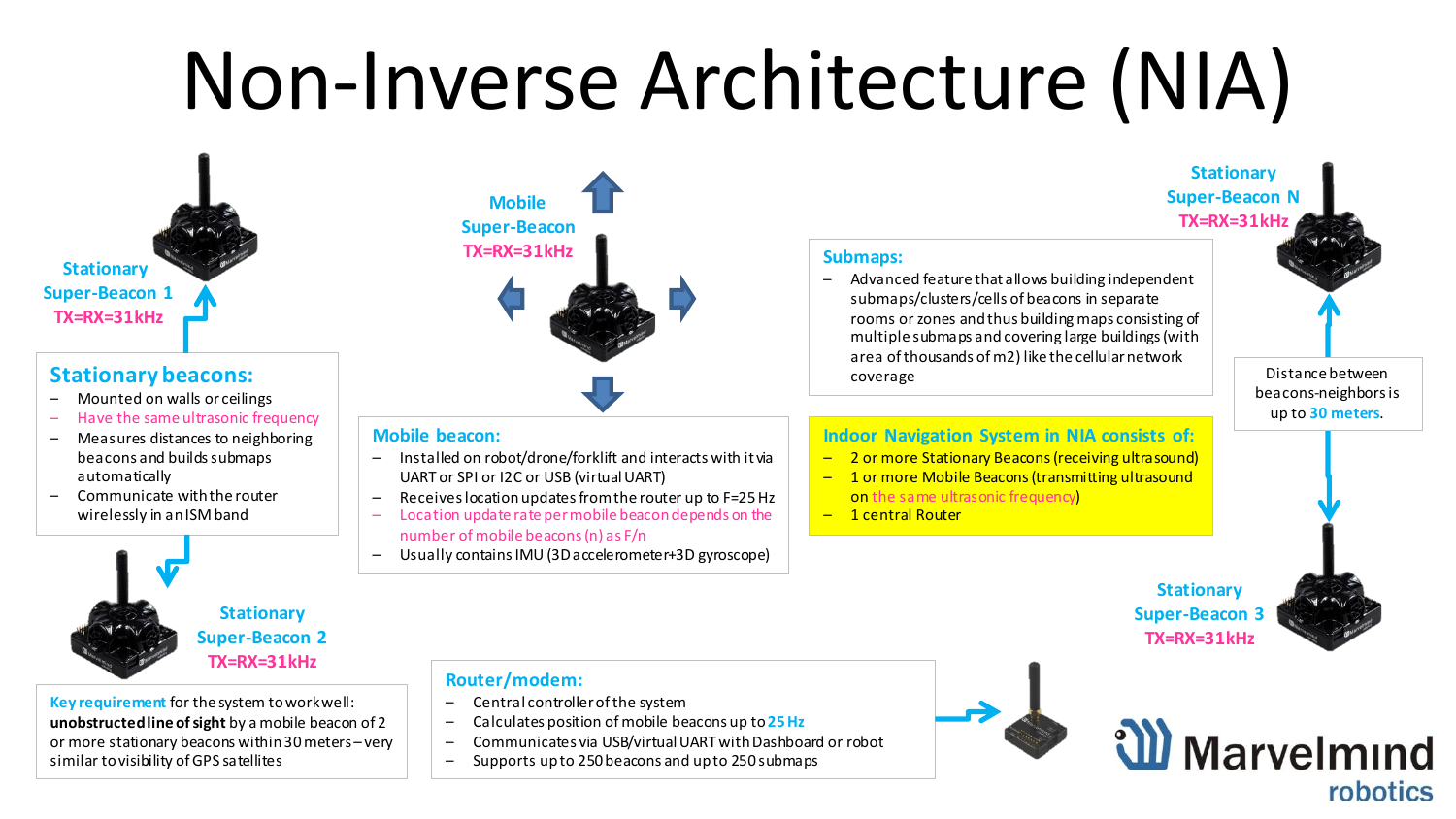## Inverse Architecture (IA)



#### **Stationary beacons:**

- Mounted on walls or ceilings
- In IA, stationary beacons belonging to the same submap must have different ultrasound frequencies (19 & 25kHz or 25 & 31 kHz, for example)
- Measures distances to neighboring beacons and builds submaps automatically
- Communicate with the router wirelessly in an ISM band



**Key requirement** for the system to work well: **unobstructed line of sight** by a mobile beacon of 2 or more stationary beacons within 30 meters – very similar to visibility of GPS satellites

### **Mobile Super-Beacon TX=not applicable RX=19+25+31+37+45kHz**

#### **Mobile beacon:**

- Installed on robot/person/forklift and interacts with them via UART or SPI or I2C or USB (virtual UART)
- Calculates location updates onboard up to 25 Hz
- Location update rate per beacon doesn't directly depend on the number of mobile beacons
- Contains IMU (3D accelerometer+3D gyroscope)

#### **Router/modem:**

- Central controller of the system
- Synchronizes the beacons up to **25 Hz**
- Communicates via USB/virtual UART with Dashboard or robot
- Supports up to 250 beacons and up to 250 submaps

#### **Stationary Super-Beacon N TX=37kHz RX=19+25+31+37+45kHz**

#### **Submaps:**

– Advanced feature that allows building independent submaps/clusters/cells of beacons in separate rooms or zones and thus building maps consisting of multiple submaps and covering large buildings (with area of thousands of m2) like the cellular network coverage

Distance between beacons-neighbors is up to **30 meters**.

#### **Indoor Navigation System in IA consists of:**

- 2 or more Stationary Beacons (transmitting ultrasound on different ultrasonic frequencies)
- 1 or more Mobile Beacons (receiving ultrasound on different ultrasonic frequencies at the same time)
- 1 central Router



### W Marvelmind robotics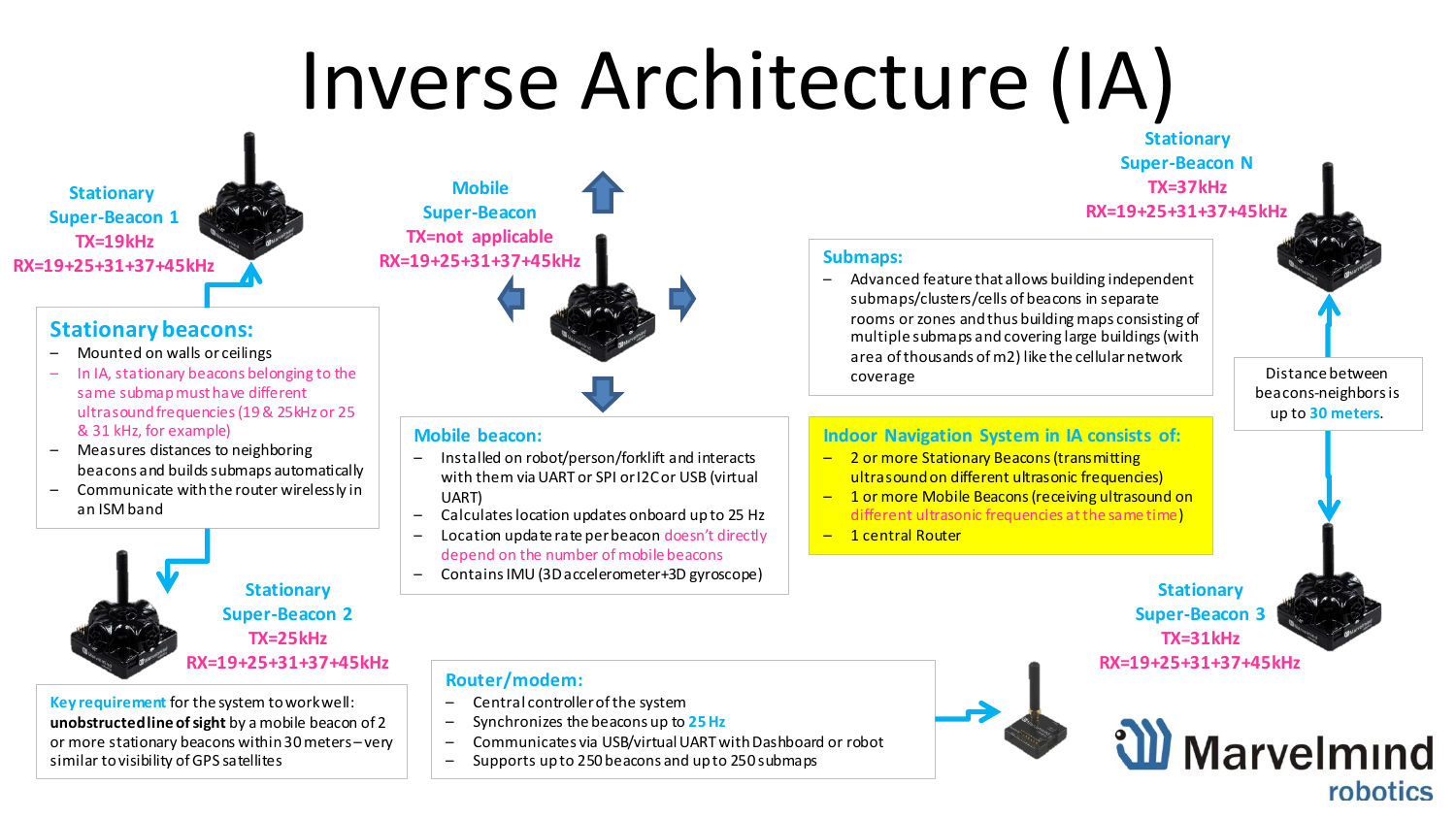# Multi-Frequency NIA (MF NIA)

**Stationary Super-Beacon 1 19kHz**

#### **Stationary beacons:**

- Mounted on walls or ceilings
- Stationary beacons belonging to the same submap can have the same or different ultrasound frequencies
- Measures distances to neighboring beacons and builds submaps automatically
- Communicate with the router wirelessly in an ISM band



**Key requirement** for the system to work well: **unobstructed line of sight** by a mobile beacon of 2 or more stationary beacons within 30 meters – very similar to visibility of GPS satellites

**Super-Beacon TX=19 or 25 or 31 or 37 or 45kHz**

**Mobile**



#### **Mobile beacon:**

- Installed on robot/person/forklift and interacts with them via UART or SPI or I2C or USB (virtual UART)
- Receives location updates from the router up to 25 Hz
- Location update rate per beacon up to 5 mobile beacons is like in IA. Then – like in NIA, but up to 5 times higher update rate
- Contains IMU (3D accelerometer+3D gyroscope)

#### **Router/modem:**

- Central controller of the system
- Calculates position of mobile beacons up to **25 Hz**
- Communicates via USB/virtual UART with Dashboard or robot
- Supports up to 250 beacons and up to 250 submaps

#### **Submaps:**

– Advanced feature that allows building independent submaps/clusters/cells of beacons in separate rooms or zones and thus building maps consisting of multiple submaps and covering large buildings (with area of thousands of m2) like the cellular network coverage

Distance between beacons-neighbors is up to **30 meters**.

#### **Indoor Navigation System in MF NIA :**

- 2 or more Stationary Beacons (receiving ultrasound)
- 1 or more Mobile Beacons (transmitting ultrasound on the different ultrasonic frequency)
- 1 central Router





**Stationary Super-Beacon N 37kHz**